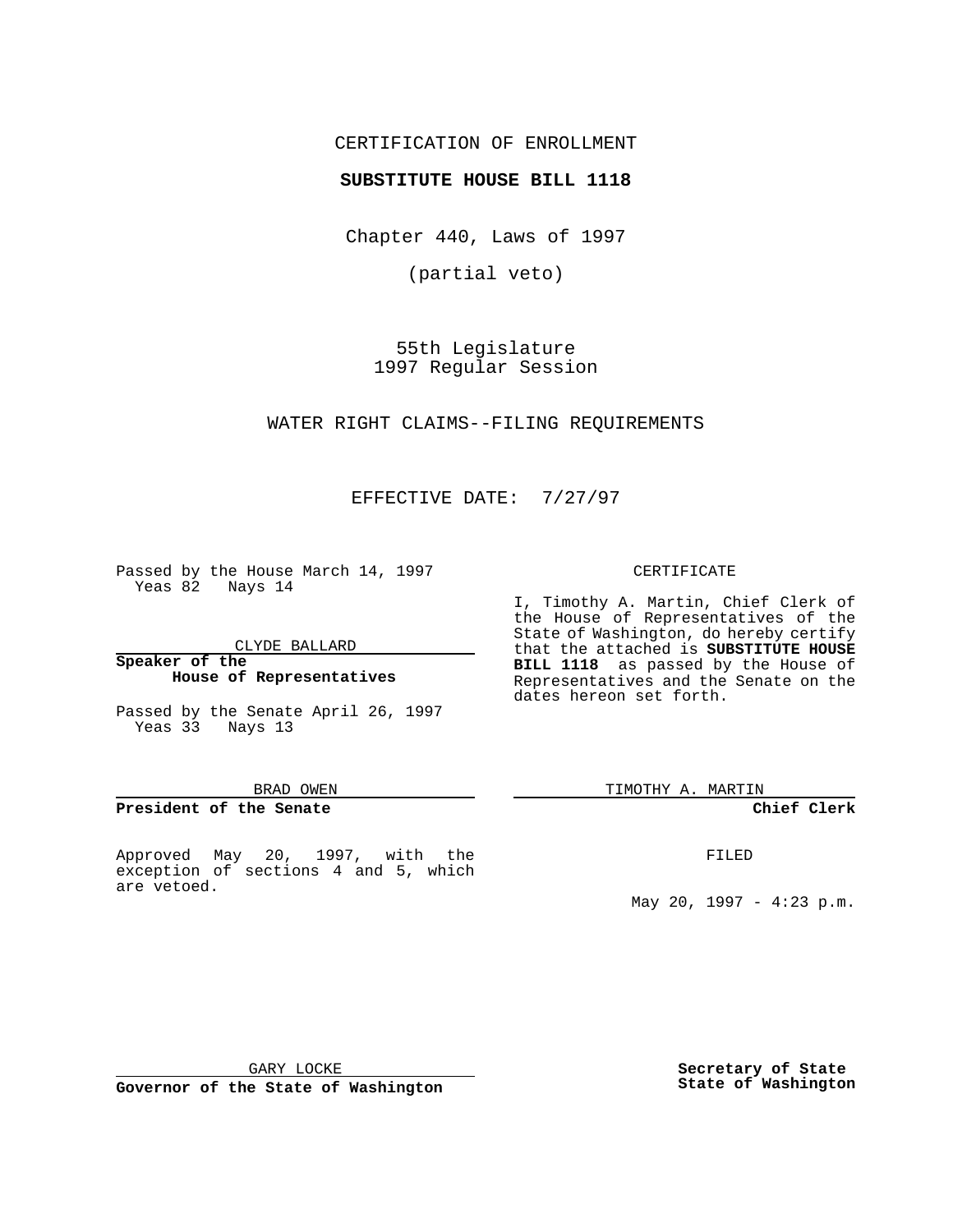# **SUBSTITUTE HOUSE BILL 1118** \_\_\_\_\_\_\_\_\_\_\_\_\_\_\_\_\_\_\_\_\_\_\_\_\_\_\_\_\_\_\_\_\_\_\_\_\_\_\_\_\_\_\_\_\_\_\_

\_\_\_\_\_\_\_\_\_\_\_\_\_\_\_\_\_\_\_\_\_\_\_\_\_\_\_\_\_\_\_\_\_\_\_\_\_\_\_\_\_\_\_\_\_\_\_

Passed Legislature - 1997 Regular Session

#### **State of Washington 55th Legislature 1997 Regular Session**

**By** House Committee on Agriculture & Ecology (originally sponsored by Representatives Mastin, Chandler, Johnson, Boldt and Honeyford)

Read first time 02/13/97.

 AN ACT Relating to water rights claims; amending RCW 90.14.041 and 90.14.071; and adding new sections to chapter 90.14 RCW.

BE IT ENACTED BY THE LEGISLATURE OF THE STATE OF WASHINGTON:

 NEW SECTION. **Sec. 1.** A new section is added to chapter 90.14 RCW to read as follows:

 (1) A new period for filing statements of claim for water rights is established. The filing period shall begin September 1, 1997, and shall end at midnight June 30, 1998. Each person or entity claiming under state law a right to withdraw or divert and beneficially use surface water under a right that was established before the effective date of water code established by chapter 117, Laws of 1917, and any person claiming under state law a right to withdraw and beneficially use ground water under a right that was established before the effective date of the ground water code established by chapter 263, Laws of 1945, shall register the claim with the department during the filing period unless the claim has been filed in the state water rights claims registry before the effective date of this section. A person who claims such a right and fails to register the claim as required is conclusively deemed to have waived and relinquished any right, title,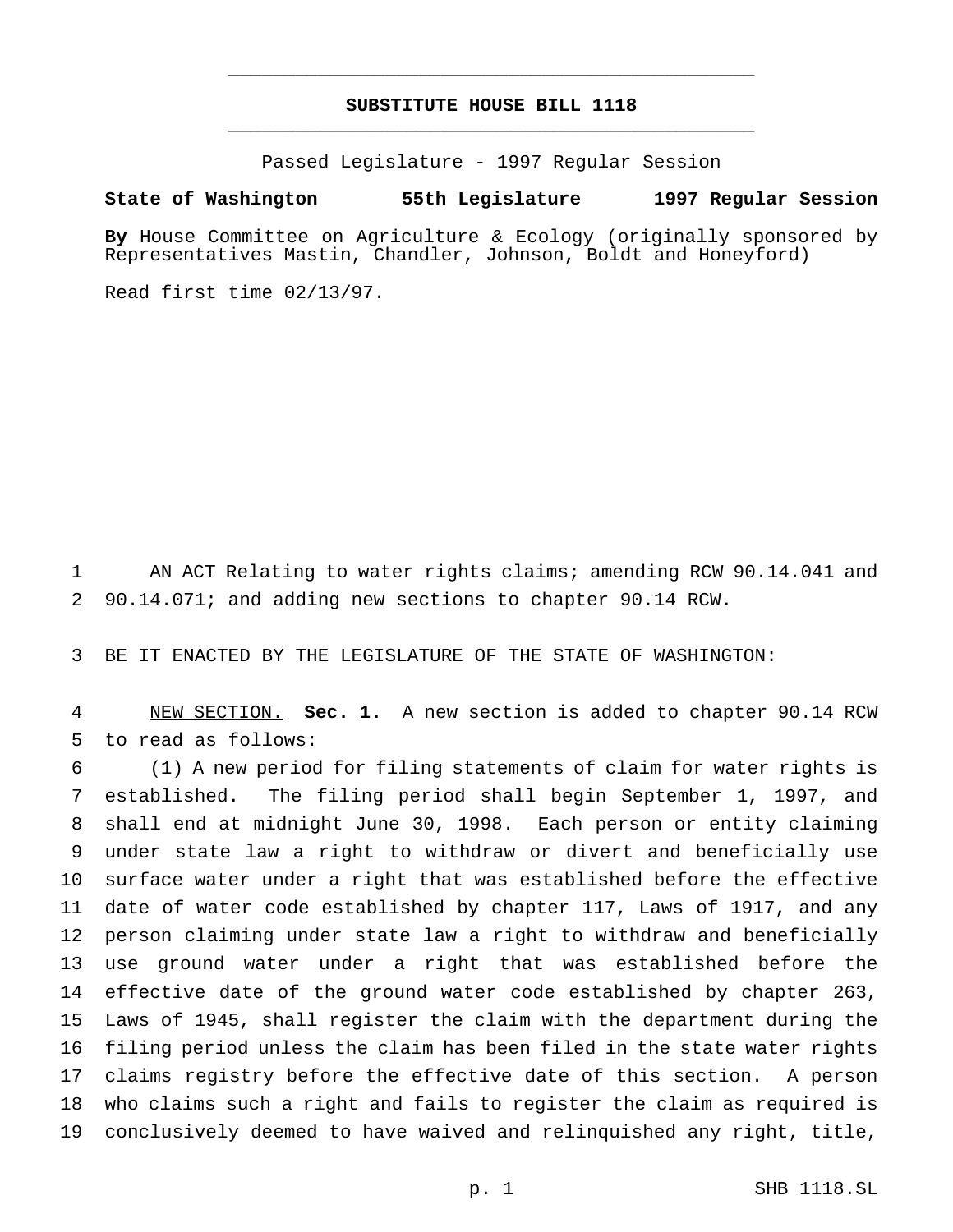or interest in the right. A statement filed during this filing period shall be filed as provided in RCW 90.14.051 and 90.14.061 and shall be subject to the provisions of this chapter regarding statements of claim. This reopening of the period for filing statements of claim shall not affect or impair in any respect whatsoever any water right existing prior to the effective date of this section. A water right embodied in a statement of claim filed under this section is subordinate to any water right embodied in a permit or certificate issued under chapter 90.03 or 90.44 RCW prior to the date the statement of claim is filed with the department and is subordinate to any water right embodied in a statement of claim filed in the water rights claims registry before the effective date of this section.

 (2) The department of ecology shall, at least once each week during the month of August 1997 and at least once each month during the filing period, publish a notice regarding this new filing period in newspapers of general circulation in the various regions of the state. The notice shall contain the substance of the following notice:

# WATER RIGHTS NOTICE

 Each person or entity claiming a right to withdraw or divert and beneficially use surface water under a right that was established before June 7, 1917, or claiming a right to withdraw and beneficially use ground water under a right that was established before June 7, 1945, under the laws of the state of Washington must register the claim with the department of ecology, Olympia, Washington. The claim must be registered on or after September 1, 1997, and not later than five o'clock on June 30, 1998.

 FAILURE TO REGISTER THE CLAIM WILL RESULT IN A WAIVER AND RELINQUISHMENT OF THE WATER RIGHT OR CLAIMED WATER RIGHT

Registering a claim is NOT required for:

 1. A water right that is based on the authority of a permit or certificate issued by the department of ecology or one of its predecessors;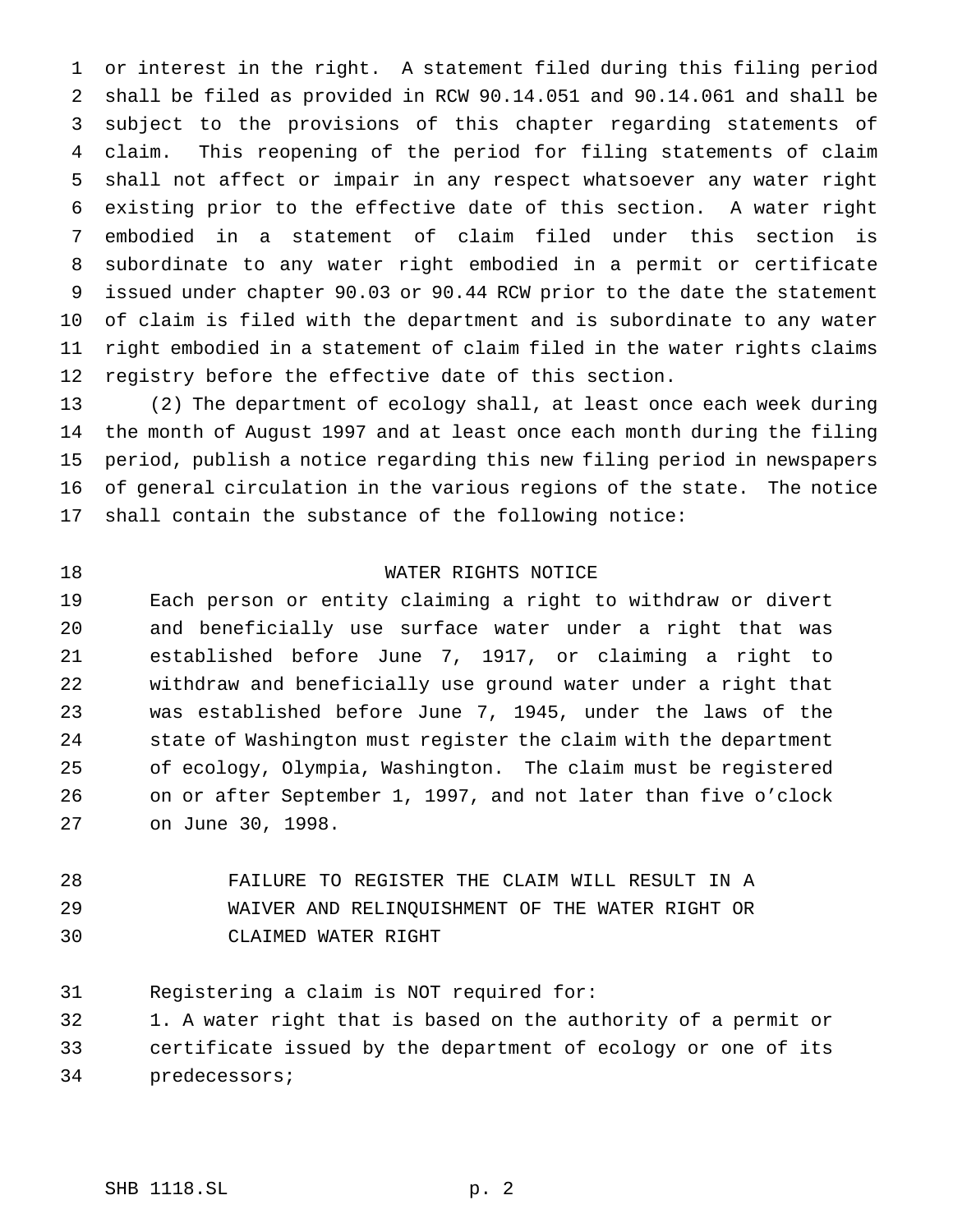2. A water right that is based on the exemption from permitting requirements provided by RCW 90.44.050 for certain very limited uses of ground water; or

 3. A water right that is based on a statement of claim that has previously been filed in the state's water rights claims registry during other registration periods.

 For further information, for a copy of the law establishing this filing period, and for an explanation of the law and its requirements, contact the department of ecology, Olympia, Washington.

 The department shall also prepare, make available to the public, and distribute to the communications media information describing the types of rights for which statements of claim need not be filed, the effect of filing, the effect of RCW 90.14.071, and other information relevant to filings and statements of claim.

 (3) The department of ecology shall ensure that employees of the department are readily available to respond to inquiries regarding filing statements of claim and that all of the information the department has at its disposal that is relevant to an inquiry regarding a particular potential claim, including information regarding other rights and claims in the vicinity of the potentially claimed right, is available to the person making the inquiry. The department shall dedicate additional staff in each of the department's regional offices and in the department's central office to ensure that responses and information are provided in a timely manner during each of the business days during the month of August 1997 and during the new filing period.

 (4) To assist the department in avoiding unnecessary duplication, the department shall provide to a requestor, within ten working days of receiving the request, the records of any water right claimed, listed, recorded, or otherwise existing in the records of the department or its predecessor agencies, including any report of a referee in a water rights adjudication. This information shall be provided as required by this subsection if the request is provided in writing from the owner of the water right or from the holder of a possessory interest in any real property for water right records associated with the property or if the requestor is an attorney for such an owner. The information regarding water rights in the area served by a regional office of the department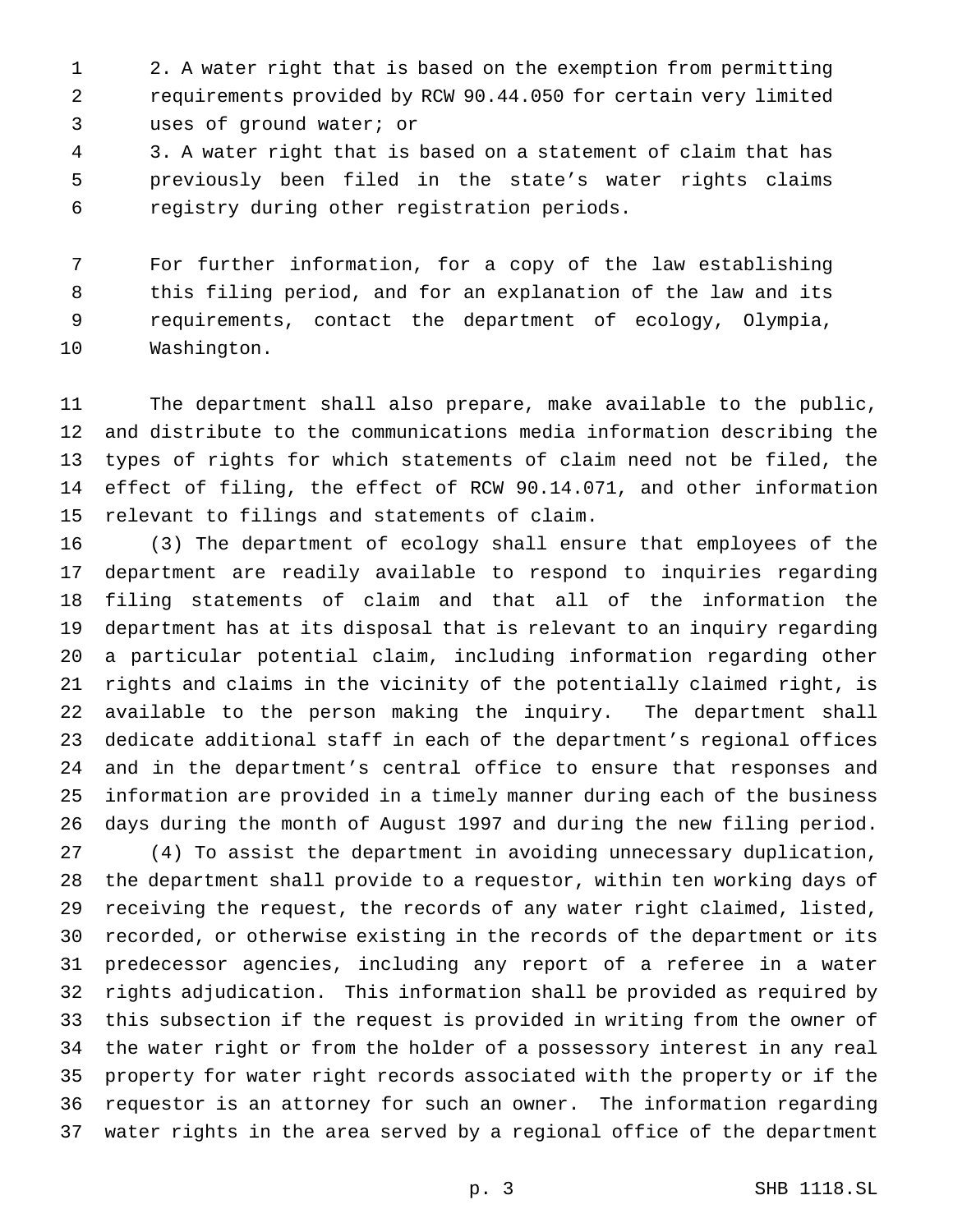shall also be provided within ten working days to any requestor who requests to review the information in person in the department's regional office. The information held by the headquarters office of the department shall also be provided within ten working days to any requestor who requests to review the information in person in the department's headquarters office. The requirements of this subsection that records and information be provided to requestors within ten working days may not be construed as limiting in any manner the obligations of the department to provide public access to public records as required by chapter 42.17 RCW.

 (5) This section does not apply to claims for the use of ground water withdrawn in an area that is, during the period established by subsection (2) of this section, the subject of a general adjudication proceeding for water rights in superior court under RCW 90.03.110 through 90.03.245 and the proceeding applies to ground water rights. This section does not apply to claims for the use of surface water withdrawn in an area that is, during the period established by subsection (2) of this section, the subject of a general adjudication proceeding for water rights in superior court under RCW 90.03.110 through 90.03.245 and the proceeding applies to surface water rights. (6) This section does not apply to claims for the use of water in a ground water area or subarea for which a management program adopted by the department by rule and in effect on the effective date of this section establishes acreage expansion limitations for the use of ground water.

 **Sec. 2.** RCW 90.14.041 and 1988 c 127 s 73 are each amended to read as follows:

 All persons using or claiming the right to withdraw or divert and make beneficial use of public surface or ground waters of the state, 30 except as ((hereinafter)) provided in this section, RCW 90.14.043, and 31 section 1 of this act, shall file with the department of ecology not later than June 30, 1974, a statement of claim for each water right 33 asserted on a form provided by the department. Neither this section 34 ((shall not)) nor section 1 of this act apply to any water rights which are based on the authority of a permit or certificate issued by the 36 department of ecology or one of its predecessors. Further, section 1 of this act does not apply to the beneficial uses of water which are 38 the subject of statements of claim in the water rights claims registry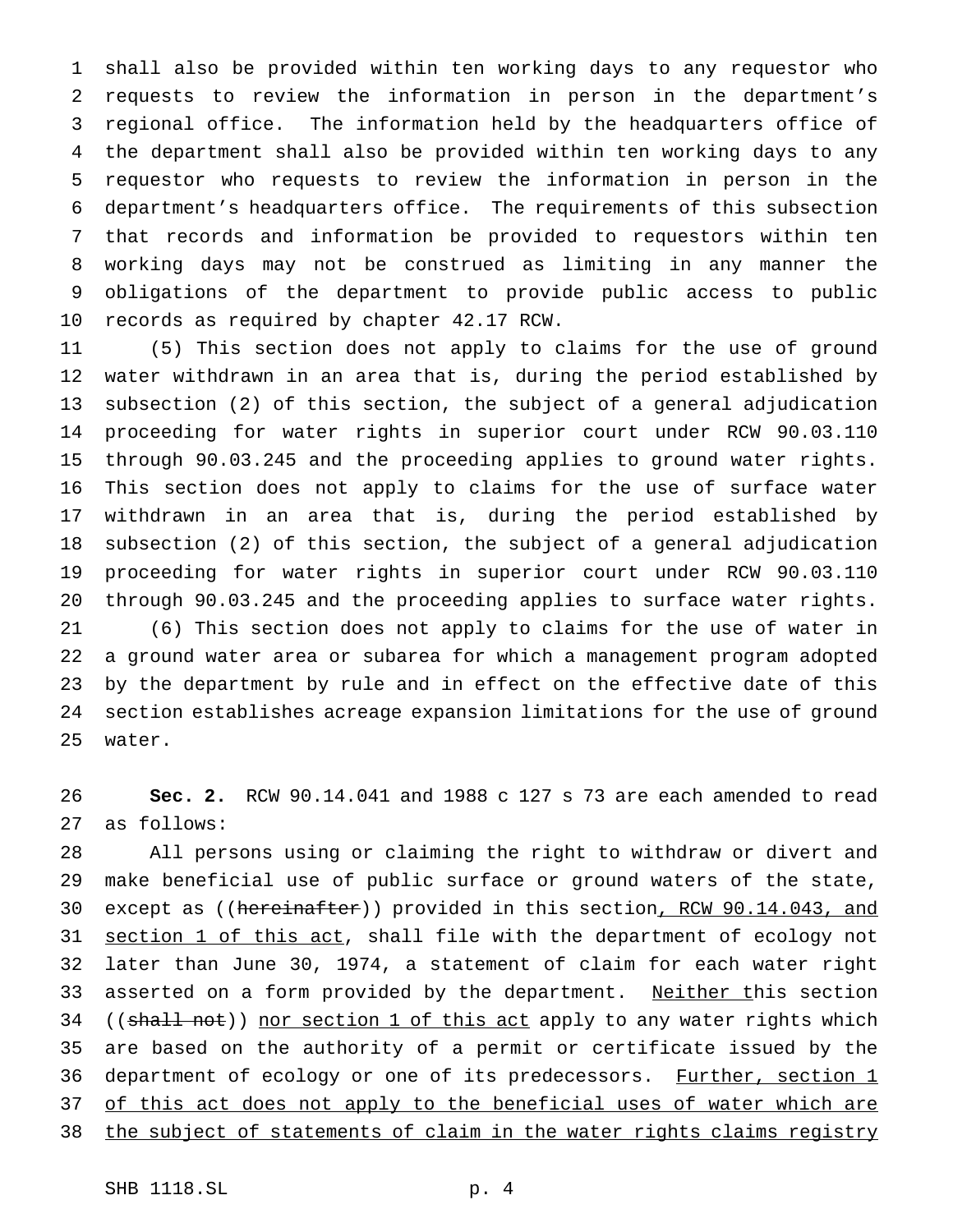1 prior to September 1, 1997, or which are exempted from permit and application requirements by RCW 90.44.050 and neither this section nor 3 section 1 of this act requires that statements of claims for such uses 4 be filed during the filing period established by section 1 of this act.

 **Sec. 3.** RCW 90.14.071 and 1969 ex.s. c 284 s 16 are each amended to read as follows:

 Except as provided in section 5 of this act or as exempted from filing by RCW 90.14.041, any person claiming the right to divert or withdraw waters of the state as set forth in RCW 90.14.041, who fails to file a statement of claim as provided in RCW 90.14.041, 90.14.043, 11 <u>or section 1 of this act and in RCW</u> 90.14.051 and 90.14.061, shall be conclusively deemed to have waived and relinquished any right, title, or interest in said right.

14 \*<u>NEW SECTION.</u> Sec. 4. A new section is added to chapter 90.14 RCW to read as follows:

16 Any person or entity, or successor to such person or entity, having <sup>a</sup> statement of claim on file with the water rights claims registry on the effective date of this section, may submit to the department of ecology for filing an amendment to such <sup>a</sup> statement of claim as provided in this section. Such an amendment may be submitted only to correct an error in the statement filed and the person submitting the amendment shall attest in writing that the amendment does not constitute an expansion of the right for which the statement of claim was intended. Such an amendment may be submitted only during the period established in section <sup>1</sup> of this act for filing statements of claim.

27 The department shall accept any such submission and file the amendment in the registry unless the department by written determination concludes that the requirements of this section have not been satisfied. Any person aggrieved by <sup>a</sup> determination of the department may obtain <sup>a</sup> review thereof by filing <sup>a</sup> petition for review with the pollution control hearings board within thirty days of the date of the determination by the department. The provisions of RCW 90.14.081 shall apply to any amendment filed under this section. This section shall not be construed as limiting the authority of <sup>a</sup> person or entity to submit an amendment under RCW 90.14.065.

**\*Sec. 4 was vetoed. See message at end of chapter.**